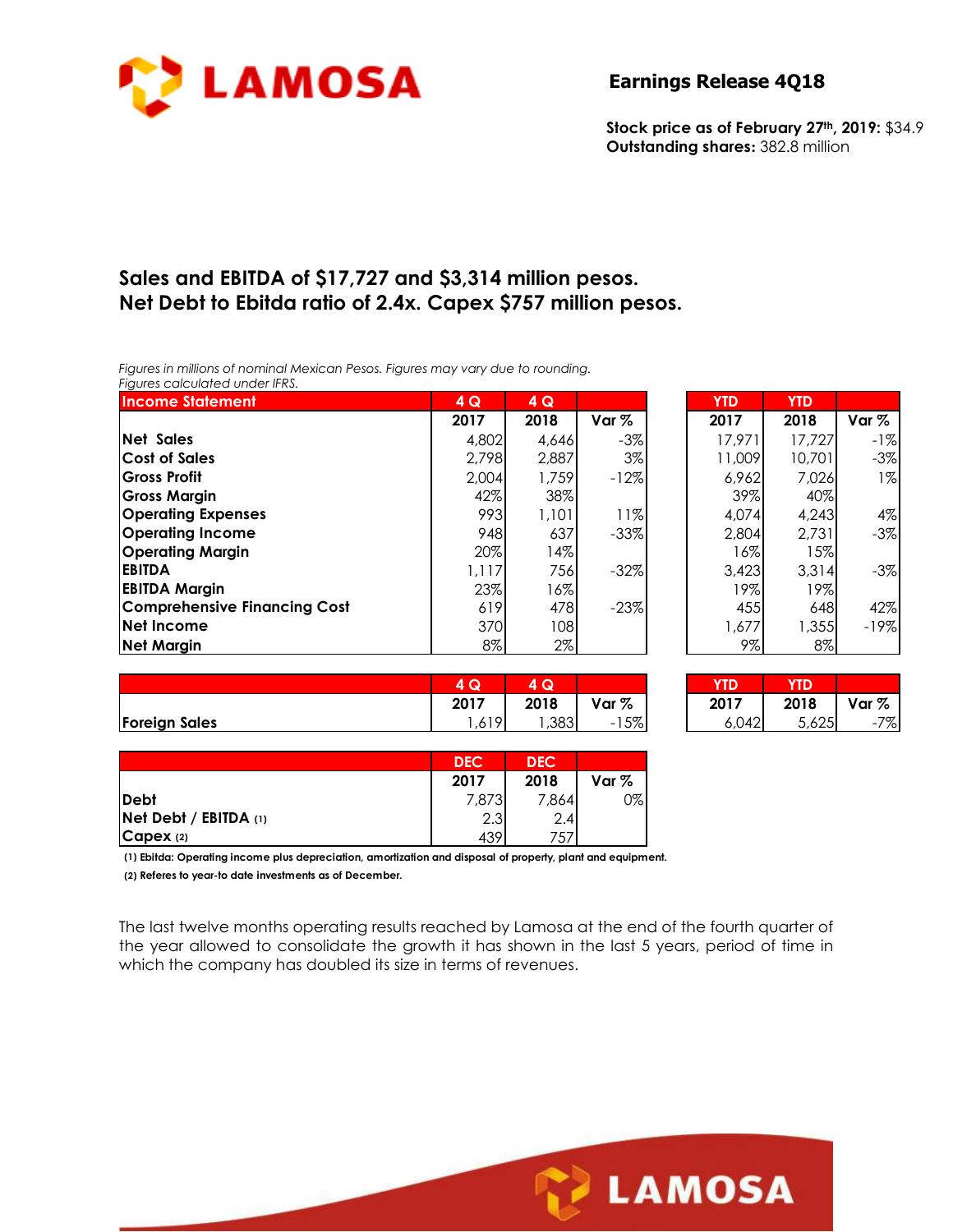



**San Pedro Garza García, Nuevo León, México, February 27th, 2019.** Grupo Lamosa, announces its results related to the fourth quarter of 2018.

*Figures in millions of Mexican Pesos. Figures may vary due to rounding.* 

## **SALES**

The results during 2018 were negatively impacted by the uncertainty that prevailed in Mexico derived from political and economic factors, as well as by a low growth in the construction sector. Accumulated sales at the end of 2018 ascended to \$ 17,727 million pesos, showing a reduction of 1% when compared to the sales of \$ 17,971 million recorded at the end of the previous year.



# **FOREIGN SALES**

Foreign sales, which include sales of subsidiaries abroad in addition to exports, totaled \$ 5,625 million pesos during 2018, meaning 32% of total sales and a decrease of 7% when compared to foreign sales of \$ 6,042 million recorded in 2017. Ceramica San Lorenzo's sales in South America partially offset the lower dynamism showed in Mexico, confirming once again the suitable of the company's diversification strategy.





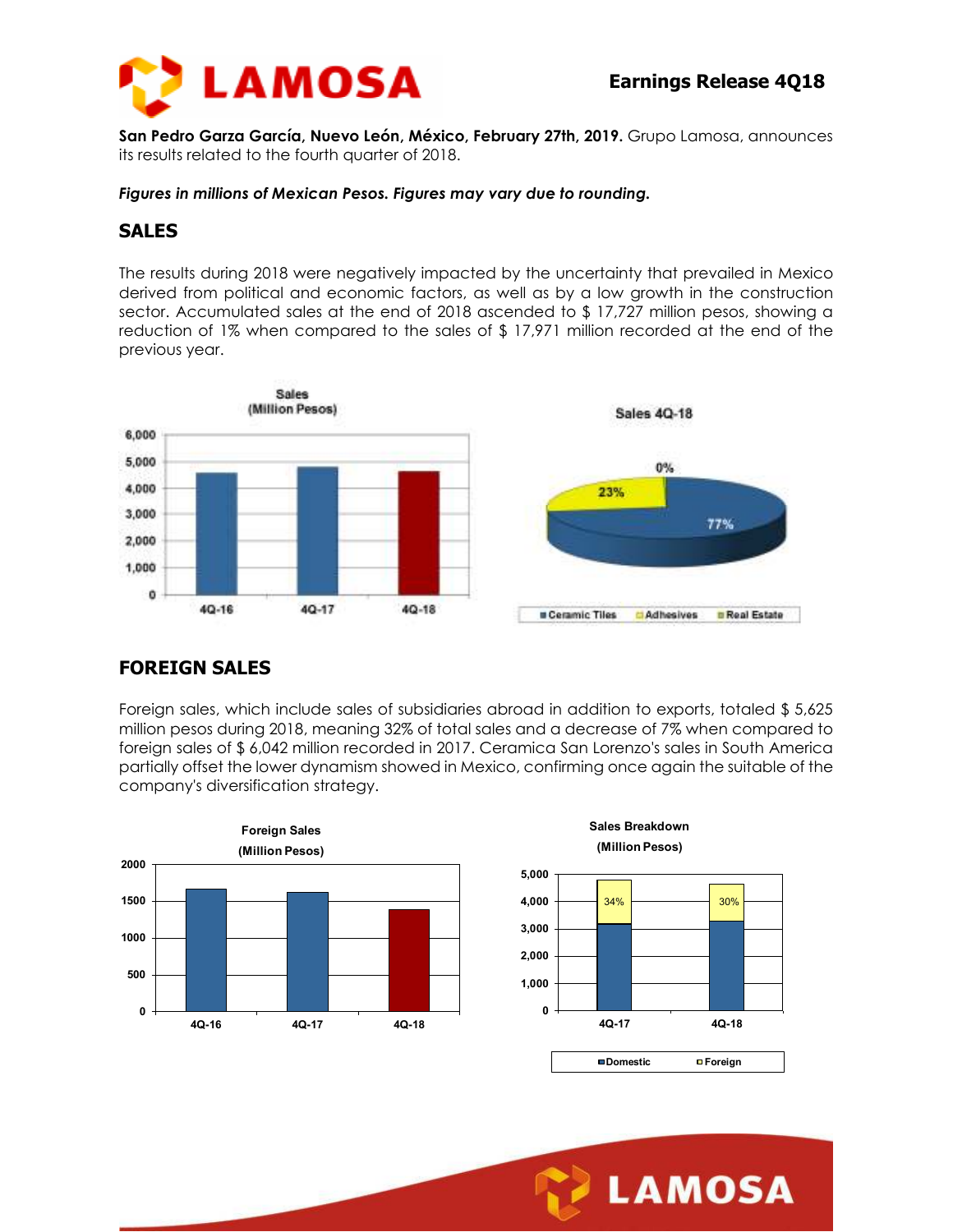

Lamosa's businesses showed mixed results at the end of the year.

#### **PERFORMANCE PER BUSINESS SEGMENT**

|                               | <b>Ceramic Tiles</b> |         |        | <b>Adhesives</b> |         |       | <b>Real Estate</b> |         |     | <b>Total</b> |         |        |
|-------------------------------|----------------------|---------|--------|------------------|---------|-------|--------------------|---------|-----|--------------|---------|--------|
|                               | 4Q-17                | $4Q-18$ | Var    | 4Q-17            | $4Q-18$ | Var   | 4Q-17              | $4Q-18$ | Var | $4Q-18$      | $4Q-18$ | Var    |
| <b>Total Sales</b>            | 3.790                | 3.567   |        | .005             | 1.079   |       | 8                  |         |     | 5.633        | 5,547   |        |
| <b>Intersegment Sales</b>     |                      |         |        |                  |         |       |                    |         |     | $-831$       | $-900$  |        |
| <b>Net Sales</b>              | 3.790                | 3.567   | $-6%$  | .004             | 1.079   | 8%    | 8                  |         |     | 4.802        | 4.646   | $-3%$  |
| <b>EBIT</b>                   | 678                  | 351     | $-48%$ | 261              | 286     | 9%    |                    |         |     | 948          | 637     | $-33%$ |
| Dep. Amort.& Asset impairment | 146                  | 100     | $-32%$ | 8                | 8       | $-8%$ |                    |         |     | 168          | 119     | $-29%$ |
| <b>EBITDA</b>                 | 824                  | 450     | $-45%$ | 270              | 294     | 9%    |                    |         |     | 1.117        | 756     | $-32%$ |
| %                             | 22%                  | 13%     |        | 27%              | 27%     |       |                    |         |     | 23%          | 16%     |        |

|                               | <b>Ceramic Tiles</b> |               | <b>Adhesives</b> |               |        | <b>Real Estate</b> |        |        | <b>Total</b> |          |          |       |
|-------------------------------|----------------------|---------------|------------------|---------------|--------|--------------------|--------|--------|--------------|----------|----------|-------|
|                               | <b>Dec-17</b>        | <b>Dec-18</b> | Var              | <b>Dec-17</b> | Dec-18 | Var                | Dec-17 | Dec-18 | <u>Var</u>   | Dec-18   | Dec-18   | Var   |
| <b>Total Sales</b>            | 14.201               | 13.688        |                  | 3.759         | 4.041  |                    |        |        |              | 21.278   | 21,211   |       |
| <b>Intersegment Sales</b>     |                      |               |                  | -5            | $-2$   |                    |        |        |              | $-3.307$ | $-3,484$ |       |
| <b>Net Sales</b>              | 14.201               | 13.688        | $-4%$            | 3.753         | 4.039  | 8%                 | 17     |        |              | 17.971   | 17.727   | $-1%$ |
| <b>EBIT</b>                   | 1.897                | .804          | $-5%$            | 903           | 940    | 4%                 |        |        |              | 2.804    | 2.731    | $-3%$ |
| Dep. Amort.& Asset impairment | 538                  | 497           | $-8\%$           | 31            | 35     | 11%                | 0      |        |              | 619      | 582      | $-6%$ |
| <b>EBITDA</b>                 | 2,435                | 2.301         | $-5%$            | 935           | 974    | 4%                 |        |        |              | 3.423    | 3.314    | $-3%$ |
| $\frac{9}{6}$                 | 17%                  | 17%           |                  | 25%           | 24%    |                    |        |        |              | 19%      | 19%      |       |

# **CERAMIC TILE BUSINESS**

The sales of Wall and Floor tile business, which incorporates Ceramica San Lorenzo operations, amounted to \$ 13,688 million pesos, representing 77% of consolidated sales and a 4% reduction in relation to sales of \$ 14,201 million posted in 2017.

# **ADHESIVES BUSINESS**

Adhesive business revenues made during 2018 meant 23% of Lamosa´s total sales, amounting to \$4,039 million pesos, showing an 8% growth when compared to the sales of \$ 3,753 million in 2017.

# **OPERATING INCOME**

In order to keep implementing actions regarding to increase the productivity of Ceramica San Lorenzo´s operations according to the synergies plan of the company, Lamosa carried out nonrecurring expenses of \$ 56 million pesos in South America that impacted the results of the year. Operating income at the end of the year amounted to \$ 2,731 million pesos, showing a margin to sales of 15% and a decrease of 3% when compared to the profit of \$ 2,804 million recorded in 2017.

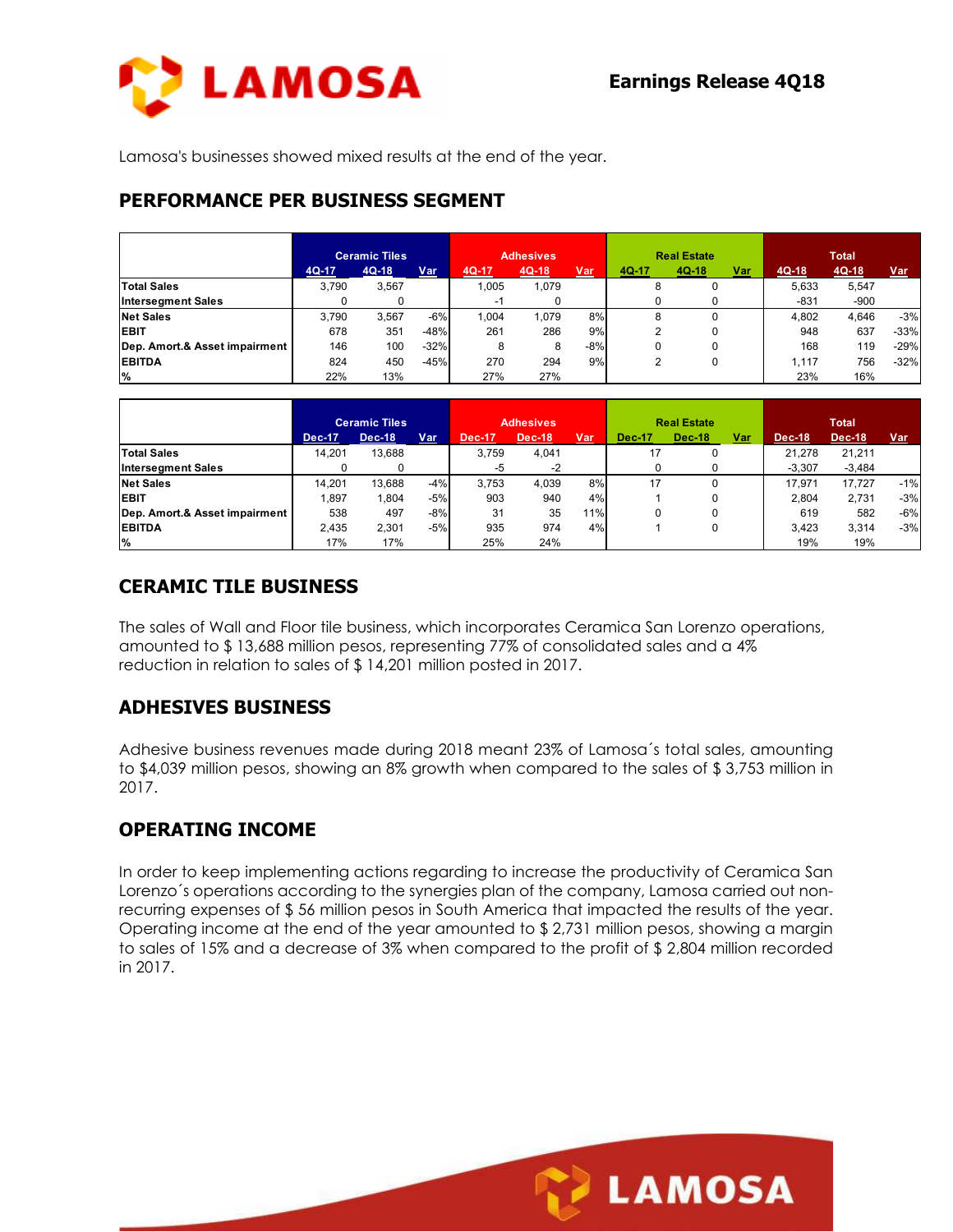

The company's Ebitda was \$ 3,314 million pesos in 2018, representing a sales ratio of 19% and a reduction of 3% when compared to Ebitda of \$ 3,423 million from the previous year.



# **NET INCOME**

During 2018, the net financial expense of Grupo Lamosa showed a significant reduction of 14%, reaching \$ 576 million pesos in relation to the \$ 673 million posted last year. Notwithstanding the lower financial cost of the company, the exchange loss recorded during the year of \$ 72 million in comparison with the exchange gain of \$ 217 million in 2017, made the comprehensive financing cost resulted to increase 42%, moving from \$ 455 million pesos in 2017 to \$ 648 million at the end of the year.

Net income at the end of the year amounted to \$1,355 million pesos, representing 8% of total sales and a 19% reduction in relation to the net income of \$1,677 million registered in 2017. This reduction is mainly explained by the reduction in the operating income and the increase in the comprehensive financing cost.



| <b>Net Comprehensive Financing Cost</b> |      |      |            |
|-----------------------------------------|------|------|------------|
|                                         | 2017 | 2018 | <b>VAR</b> |
| <b>INET FINANCIAL EXPENSE</b>           | 673  | 576  | $-14%$     |
| <b>EXCHANGE (GAIN) LOSS</b>             | (217 | 72   | $-133%$    |
|                                         | 455  | 648  | 42%        |
|                                         |      |      |            |

YTD figures.